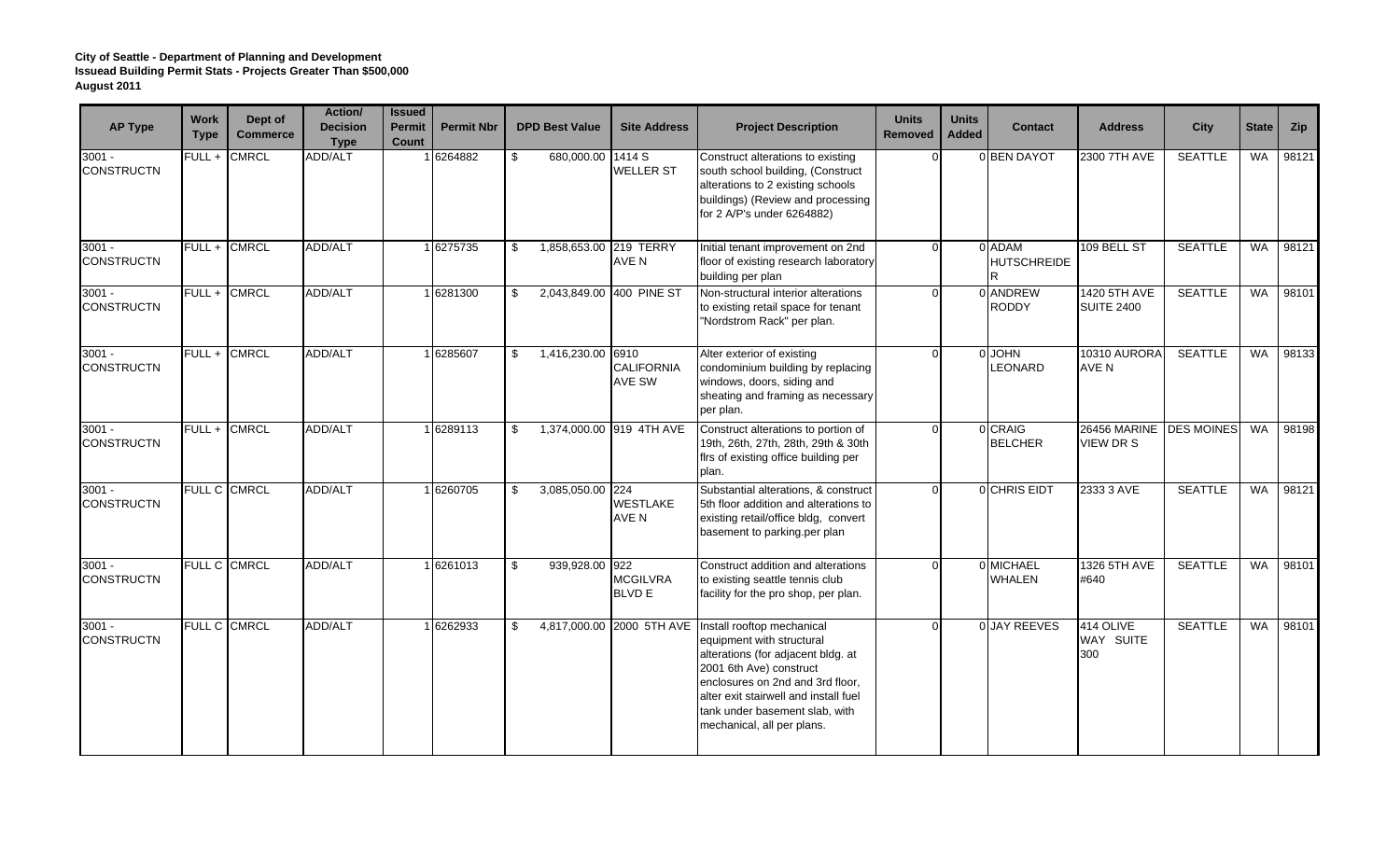| <b>AP Type</b>                | <b>Work</b><br><b>Type</b> | Dept of<br><b>Commerce</b> | <b>Action/</b><br><b>Decision</b><br><b>Type</b> | <b>Issued</b><br><b>Permit</b><br><b>Count</b> | <b>Permit Nbr</b> |                | <b>DPD Best Value</b>  | <b>Site Address</b>              | <b>Project Description</b>                                                                                                                                                        | <b>Units</b><br>Removed | <b>Units</b><br><b>Added</b> | <b>Contact</b>                        | <b>Address</b>                         | <b>City</b>      | <b>State</b> | Zip   |
|-------------------------------|----------------------------|----------------------------|--------------------------------------------------|------------------------------------------------|-------------------|----------------|------------------------|----------------------------------|-----------------------------------------------------------------------------------------------------------------------------------------------------------------------------------|-------------------------|------------------------------|---------------------------------------|----------------------------------------|------------------|--------------|-------|
| 3001 -<br><b>CONSTRUCTN</b>   |                            | FULL C CMRCL               | ADD/ALT                                          |                                                | 6273336           | \$.            | 2,700,000.00           |                                  | 1401 2ND AVE Construct structural alterations and<br>conveyance systems to existing<br>mixed-use building on floors 1-3 &<br>P1-P5 (Target) per plan.                             | $\Omega$                |                              | <b>OPATRICK</b><br><b>FARLEY</b>      | 1110 112TH<br>AVE NE STE<br>500        | <b>BELLEVUE</b>  | <b>WA</b>    | 98004 |
| $3001 -$<br><b>CONSTRUCTN</b> |                            | FULL C CMRCL               | <b>ADD/ALT</b>                                   |                                                | 6275742           | \$             | 1,525,500.00           | 1551<br><b>EASTLAKE</b><br>AVE E | Change of use from office to R & D<br>lab in portion of basement in<br>existing office building with minor<br>structural alterations, per plans.                                  | $\Omega$                |                              | 0 RYAN<br>HARASIMOWIC SUITE 200       | 1221 2ND AVE                           | <b>SEATTLE</b>   | WA           | 98101 |
| $3001 -$<br><b>CONSTRUCTN</b> |                            | FULL C CMRCL               | ADD/ALT                                          |                                                | 6277499           | \$             | 563.594.00             | 4715 25TH<br>AVE NE              | Change use from retail to branch<br>bank, and construct tenant<br>improvements to existing<br>commercial building, occupy per<br>plan.                                            | $\Omega$                |                              | 0 BETH RIES                           | 1420 5TH AV,<br><b>STE 2400</b>        | <b>SEATTLE</b>   | <b>WA</b>    | 98101 |
| $3001 -$<br><b>CONSTRUCTN</b> |                            | FULL C CMRCL               | ADD/ALT                                          |                                                | 6277595           | \$             | 600,000.00 318 NE      | <b>NORTHGATE</b><br>WAY          | Construct tenant improvements to<br>existing comercial building "A" on<br>the southeast side of the street<br>level, per plan. (Petco)                                            | $\Omega$                |                              | 0 HAL TANGEN                          | 11021 35TH<br><b>AVE SW</b>            | <b>SEATTLE</b>   | <b>WA</b>    | 98146 |
| $3001 -$<br><b>CONSTRUCTN</b> |                            | <b>FULL C CMRCL</b>        | <b>ADD/ALT</b>                                   |                                                | 1 6278665         | \$             | 1,000,000.00 333 BOREN | AVE N                            | Tenant improvement to change<br>use from retail to restaurant for<br>"Cactus" and occupy, per plans.                                                                              | $\Omega$                |                              | 0 ROBBIN GRAY                         | 3829 A S<br><b>EDMUNDS ST</b>          | <b>SEATTLE</b>   | <b>WA</b>    | 98118 |
| $3001 -$<br><b>CONSTRUCTN</b> |                            | FULL C CMRCL               | <b>ADD/ALT</b>                                   |                                                | 6280068           | \$             | 1,500,000.00           | 1400 NW<br><b>MARKET ST</b>      | Install shoring and excavate<br>25,000 cubic yards, per plan.                                                                                                                     | $\Omega$                |                              | 0 JODI<br>PATTERSON-<br><b>O'HARE</b> | 26456 MARINE   DES MOINES<br>VIEW DR S |                  | WA           | 98198 |
| $3001 -$<br><b>CONSTRUCTN</b> |                            | FULL C CMRCL               | ADD/ALT                                          |                                                | 6282262           | \$             | 552,956.00 411         | <b>UNIVERSITY</b><br><b>ST</b>   | Tenant improvement & expand into<br>adjacent tenant space for existing<br>retail (Omega Watch) per plan.<br>Mechanical included                                                   | $\Omega$                |                              | 0 VALERIE<br><b>SARGENT</b>           | 5628 AIRPORT<br>WY S SUITE<br>112      | <b>SEATTLE</b>   | WA           | 98108 |
| $3001 -$<br><b>CONSTRUCTN</b> | FULL C IND                 |                            | ADD/ALT                                          |                                                | 6265809           | $\mathfrak{L}$ | 1,300,000.00           | 1135 S<br><b>WEBSTER ST</b>      | Major earthwork grading to install<br>drainage infrastructure for<br>improved stormwater BMP's with<br>bioswales and water quality control<br>for Boeing Plant 2 site, per plans. | $\Omega$                |                              | 0 MARK<br><b>CLEMENT</b>              | P O BOX 3707<br>MC 1W-09               | <b>SEATTLE</b>   | <b>WA</b>    | 98124 |
| $3001 -$<br><b>CONSTRUCTN</b> | FULL C INST                |                            | ADD/ALT                                          |                                                | 6265946           | \$             | 8,000,000.00           | 7500 SEWARD<br>PARK AVE S        | Alterations and additions to<br>existing nursing home per plan.<br>Mechanical included                                                                                            | $\Omega$                |                              | 0 CHRIS LEE                           | 262 4TH ST                             | <b>BREMERTON</b> | <b>WA</b>    | 98377 |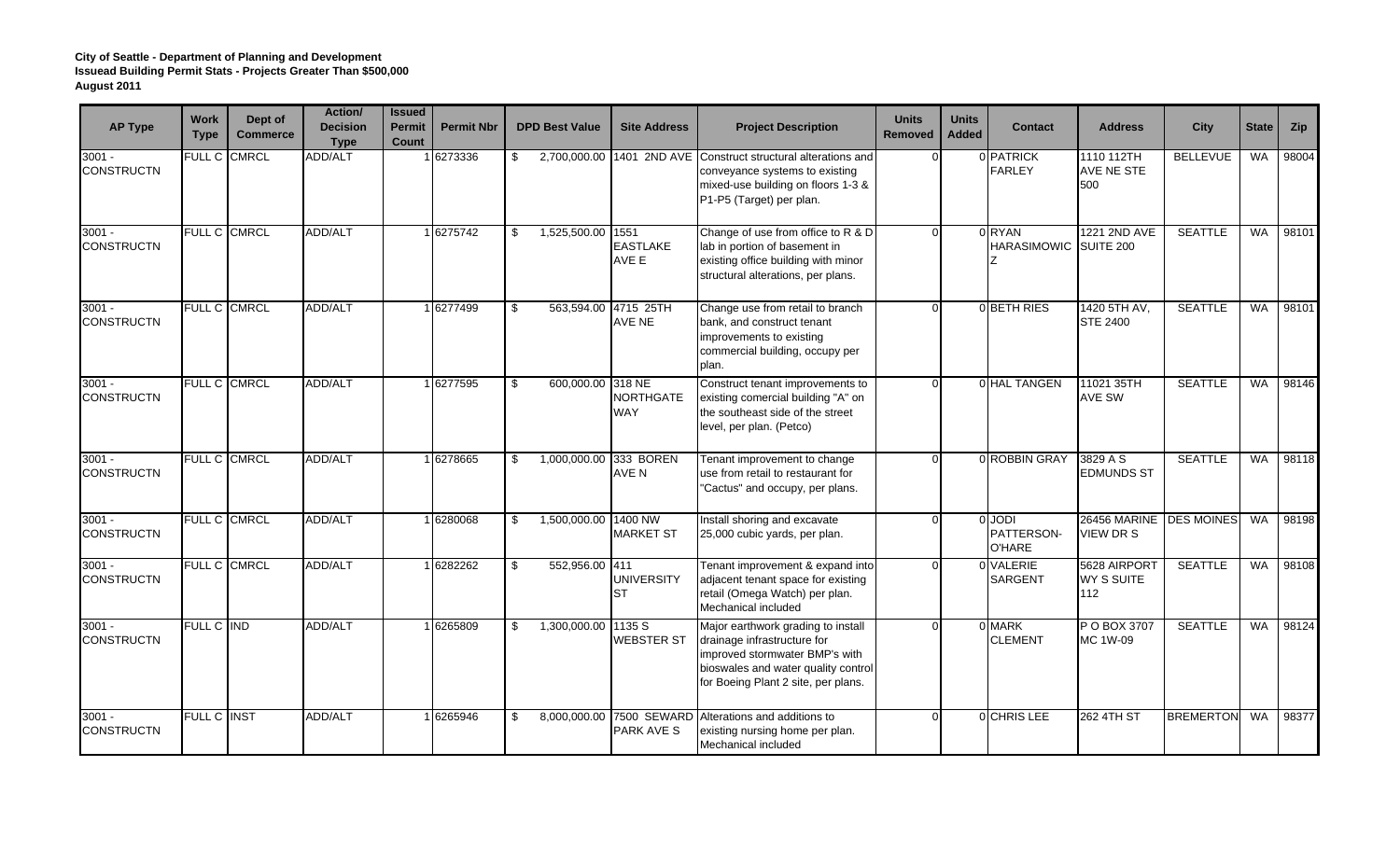| <b>AP Type</b>                     | <b>Work</b><br><b>Type</b> | Dept of<br><b>Commerce</b> | Action/<br><b>Decision</b><br><b>Type</b> | <b>Issued</b><br><b>Permit</b><br>Count | <b>Permit Nbr</b> |     | <b>DPD Best Value</b> | <b>Site Address</b>      | <b>Project Description</b>                                                                                                                                                              | <b>Units</b><br><b>Removed</b> | <b>Units</b><br><b>Added</b> | <b>Contact</b>              | <b>Address</b>                                  | City            | State     | Zip   |
|------------------------------------|----------------------------|----------------------------|-------------------------------------------|-----------------------------------------|-------------------|-----|-----------------------|--------------------------|-----------------------------------------------------------------------------------------------------------------------------------------------------------------------------------------|--------------------------------|------------------------------|-----------------------------|-------------------------------------------------|-----------------|-----------|-------|
| $3001 -$<br><b>CONSTRUCTN</b>      | <b>FULL C INST</b>         |                            | <b>ADD/ALT</b>                            |                                         | 6280318           | \$  | 5,197,786.00 747      | <b>BROADWAY</b>          | Alteration to Swedish Hospital<br>Medical Center SW wing 2nd floor<br>for new Endoscopy Unit, per plan.                                                                                 |                                |                              | 0 JON FRYE                  | 223 YALE AVE<br><b>NORTH</b>                    | <b>SEATTLE</b>  | <b>WA</b> | 98109 |
| <b>COMMERCIAL ADD/ALT</b>          |                            |                            |                                           | 18                                      |                   | S.  | 39,154,546.00         |                          |                                                                                                                                                                                         | 0 <sup>1</sup>                 | 0                            |                             |                                                 |                 |           |       |
| $3001 -$<br><b>CONSTRUCTN</b>      | $FULL + MF$                |                            | <b>ADD/ALT</b>                            |                                         | 1 6264991         | -\$ | 742,970.00 2504       |                          | Construct alterations to replace all<br>WESTERN AVE exterior doors and windows,<br>repair/replace cladding and re-roof<br>exising condominum, per plan.                                 | $\Omega$                       |                              | 0 ROD NICHOLAS 1333 N       | <b>NORTHLAKE</b><br><b>WAY SUITE A</b>          | <b>SEATTLE</b>  | WA        | 98103 |
| $3001 -$<br><b>CONSTRUCTN</b>      | $FULL + IMF$               |                            | <b>ADD/ALT</b>                            |                                         | 6264992           | \$. | 1,442,235.00          | 2440                     | Construct alterations to replace all<br>WESTERN AVE exterior doors and windows, repair<br>and waterproof decks,<br>repair/replace cladding and re-roof<br>exising condominum, per plan. | $\Omega$                       |                              | 0 ROD NICHOLAS              | 1333N<br><b>NORTHLAKE</b><br><b>WAY SUITE A</b> | <b>SEATTLE</b>  | <b>WA</b> | 98103 |
| <b>MULITFAMILY ADD/ALT</b>         |                            |                            |                                           | 2 <sup>1</sup>                          |                   | -S  | 2,185,205.00          |                          |                                                                                                                                                                                         | $\overline{0}$                 | $\overline{0}$               |                             |                                                 |                 |           |       |
| 3003 - BLANKET                     | <b>FULL C CMRCL</b>        |                            | <b>CHILD</b>                              |                                         | 6287953           | \$. | 1,040,850.00 622      | <b>BROADWAY</b>          | <b>Blanket Permit for interior non-</b><br>structural alterations to a portion of<br>the 6th floor. For "Swedish Medical<br>Center", per plans.                                         |                                |                              | 0 JOY<br><b>FERNANDEZ</b>   | 1420 5TH<br>AVENUE 2400                         | <b>SEATTLE</b>  | <b>WA</b> | 98101 |
| 3003 - BLANKET                     | <b>FULL C CMRCL</b>        |                            | <b>CHILD</b>                              |                                         | 6288126           | \$  |                       | 1,480,000.00 900 4TH AVE | Blanket Permit for interior non-<br>structural alterations to 20th and<br>21st floors (Tenant Milliman care<br>Guidelines)                                                              | $\Omega$                       |                              | 0 MOLLY SALING 710 2ND AVE, | <b>SUITE 1400</b>                               | <b>SEATTLE</b>  | <b>WA</b> | 98104 |
| 3003 - BLANKET                     |                            | <b>FULL C CMRCL</b>        | <b>CHILD</b>                              |                                         | 6290046           | \$  | 2,200,000.00          | 1918 8TH AVE             | Amazon Blanket permit Full<br>Tenant Improvement (IA) floors 20<br>26.                                                                                                                  | $\Omega$                       |                              | OCHIEN CHEN                 | 909 112TH AVE<br><b>NE</b>                      | <b>BELLEVUE</b> | <b>WA</b> | 98004 |
| <b>BLANKET TENNANT IMPROVEMENT</b> |                            |                            |                                           | 3 <sup>1</sup>                          |                   | S.  | 4,720,850.00          |                          |                                                                                                                                                                                         | 0 <sup>1</sup>                 | 0                            |                             |                                                 |                 |           |       |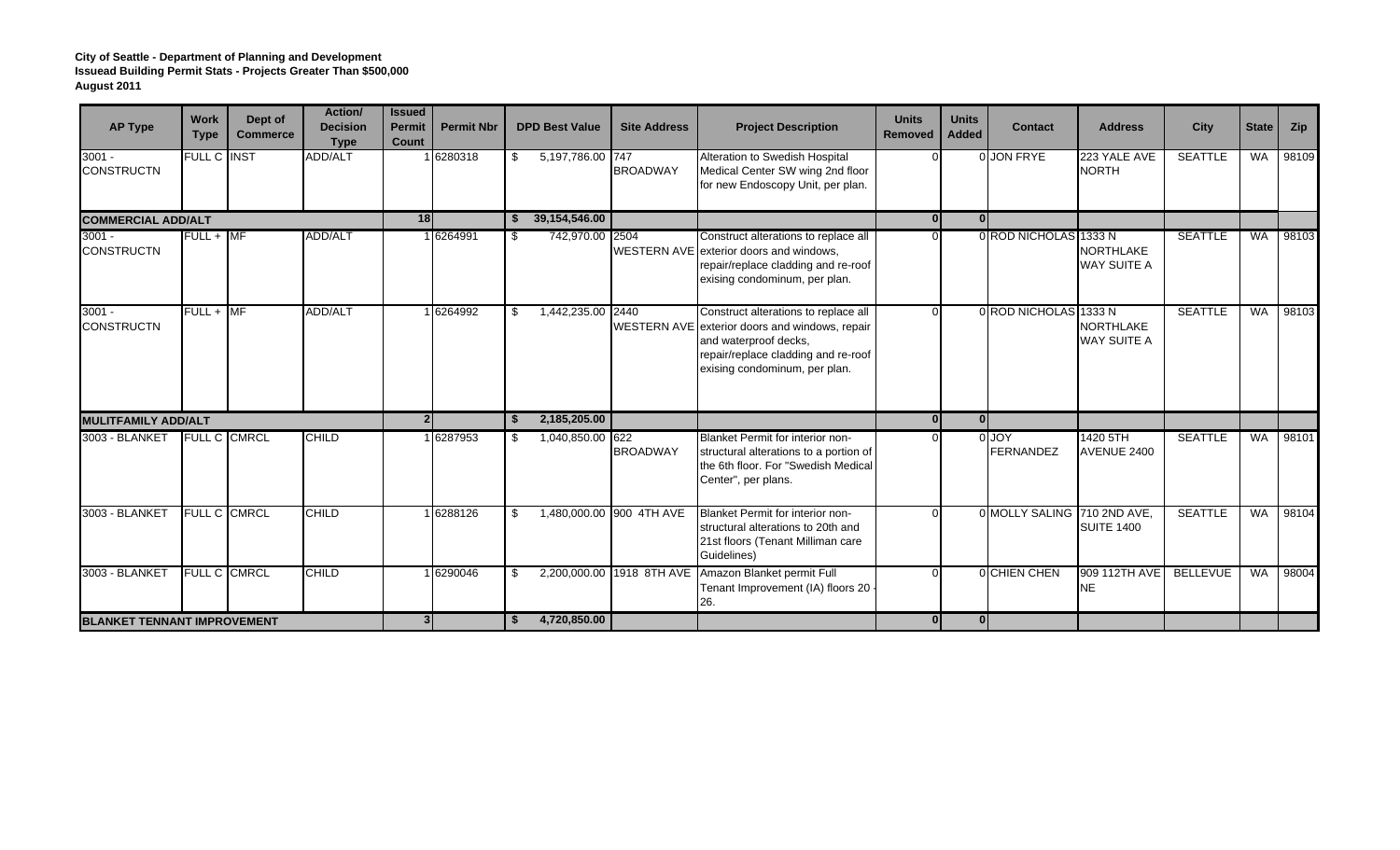| <b>AP Type</b>                | <b>Work</b><br><b>Type</b> | Dept of<br><b>Commerce</b> | <b>Action/</b><br><b>Decision</b><br><b>Type</b> | <b>Issued</b><br>Permit<br>Count | <b>Permit Nbr</b> |                | <b>DPD Best Value</b>    | <b>Site Address</b>                | <b>Project Description</b>                                                                                                                                                                                                                                                                          | <b>Units</b><br><b>Removed</b> | <b>Units</b><br>Added | <b>Contact</b>              | <b>Address</b>                                         | <b>City</b>     | <b>State</b> | Zip   |
|-------------------------------|----------------------------|----------------------------|--------------------------------------------------|----------------------------------|-------------------|----------------|--------------------------|------------------------------------|-----------------------------------------------------------------------------------------------------------------------------------------------------------------------------------------------------------------------------------------------------------------------------------------------------|--------------------------------|-----------------------|-----------------------------|--------------------------------------------------------|-----------------|--------------|-------|
| $1004 -$<br><b>MECHANICAL</b> | FULL C                     | <b>CMRCL</b>               | <b>MECHANICAL</b>                                |                                  | 6281478           | \$             | 821,600.00               | 1901 SW<br><b>GENESEE ST</b>       | Replace existing dual fuel boilers<br>with new gas fired condensing<br>boiler, add VFD's and new motors<br>to existing condensing water<br>pumps, add new heat pipe<br>recovery system in East & West<br>wings for outside air pre-heat.<br>Upgrade existing fluid cooler to<br>variable fan speed. |                                |                       | ARNIE<br><b>MORALES</b>     | 600 STEWART<br><b>STREET SUITE</b><br>1000             | <b>SEATTLE</b>  | <b>WA</b>    | 98121 |
| $1004 -$<br><b>MECHANICAL</b> |                            | FULL C CMRCL               | <b>MECHANICAL</b>                                |                                  | 6283559           | $\mathfrak{L}$ | 900,000.00 1208          | <b>EASTLAKE</b><br>AVE E           | $(1)$ air handling unit, $(1)$ heat<br>recovery unit, (41) VAV boxes and<br>associated ductwork and diffusers<br>per plan                                                                                                                                                                           | $\Omega$                       |                       | 0 JESICA<br><b>ROGERS</b>   | 1221 2ND AVE<br><b>NORTH</b>                           | <b>KENT</b>     | <b>WA</b>    | 98032 |
| $1004 -$<br><b>MECHANICAL</b> | FULL C INST                |                            | MECHANICAL                                       |                                  | 6286294           | -S             | 595,000.00 1058 E        | <b>MERCER ST</b>                   | Installing new boilers & associated<br>equipment including replacing<br>existing steam radiators; upgrading<br>pneumatic controls on existing<br>radiators per plans for Lowell<br>Elementary School.                                                                                               | $\Omega$                       |                       | 0 JOHN<br><b>CHAPMAN</b>    | 1128 8TH ST                                            | <b>KIRKLAND</b> | <b>WA</b>    | 98033 |
| <b>MECHANICAL</b>             |                            |                            |                                                  | 3                                |                   | Ŝ.             | 2,316,600.00             |                                    |                                                                                                                                                                                                                                                                                                     | $\overline{0}$                 | 0l                    |                             |                                                        |                 |              |       |
| $3001 -$<br><b>CONSTRUCTN</b> |                            | FULL C CMRCL               | <b>NEW</b>                                       |                                  | 1 6208152         | \$             | 40,919,717.00 901 DEXTER | AVE N                              | Construction of a mixed-use<br>building and occupy, per plan                                                                                                                                                                                                                                        | $\Omega$                       |                       | 284 BRIAN<br><b>RUNBERG</b> | <b>ONE YESLER</b><br><b>WY STE 200</b>                 | <b>SEATTLE</b>  | <b>WA</b>    | 98104 |
| $3001 -$<br><b>CONSTRUCTN</b> |                            | FULL C CMRCL               | <b>NEW</b>                                       |                                  | 1 6273240         | $\$\$          | 644,244.00 4310 SW       | <b>GRAHAM ST</b>                   | Establish use as office/apts and<br>construct mixed use bldg and<br>occupy per plan                                                                                                                                                                                                                 | $\Omega$                       |                       | <b>GREG BRANT</b>           | 9221 10TH AV<br><b>SW</b>                              | <b>SEATTLE</b>  | WA           | 98106 |
| $3001 -$<br><b>CONSTRUCTN</b> |                            | FULL C CMRCL               | <b>NEW</b>                                       |                                  | 16273569          | \$             | 1,534,809.00 3410 SW     | <b>MYRTLE ST</b>                   | Establish use as institution,<br>construct gymnasium with surface<br>parking and occupy per plan.                                                                                                                                                                                                   | $\Omega$                       |                       | 0 RICHARD<br><b>GLASMAN</b> | 108 S<br><b>JACKSON ST</b><br><b>SUITE 201</b>         | <b>SEATTLE</b>  | <b>WA</b>    | 98104 |
| $3001 -$<br><b>CONSTRUCTN</b> |                            | FULL C CMRCL               | <b>NEW</b>                                       |                                  | 1 6280861         | \$             |                          | 900,000.00 751 MARION<br><b>ST</b> | Construct shoring and excavation<br>for parking garage per plan.                                                                                                                                                                                                                                    | $\Omega$                       |                       | 0 LANA LISITSA              | PIER 56 1201<br><b>ALASKAN WAY</b><br><b>SUITE 200</b> | <b>SEATTLE</b>  | WA           | 98101 |
| <b>NEW COMMERCIAL</b>         |                            |                            |                                                  |                                  |                   | \$             | 43,998,770.00            |                                    |                                                                                                                                                                                                                                                                                                     | $\mathbf{0}$                   | 285                   |                             |                                                        |                 |              |       |
| $3001 -$<br><b>CONSTRUCTN</b> | FULL C MF                  |                            | <b>NEW</b>                                       |                                  | 6255925           |                | $$12,517,658.00$ 3701 S  | <b>HUDSON ST</b>                   | Estbalish use as multifamily<br>structure and construct apartment<br>building with basement parking<br>and occupy per plan                                                                                                                                                                          | $\Omega$                       |                       | 124 BRIAN<br><b>RUNBERG</b> | <b>ONE YESLER</b><br><b>WY STE 200</b>                 | <b>SEATTLE</b>  | <b>WA</b>    | 98104 |